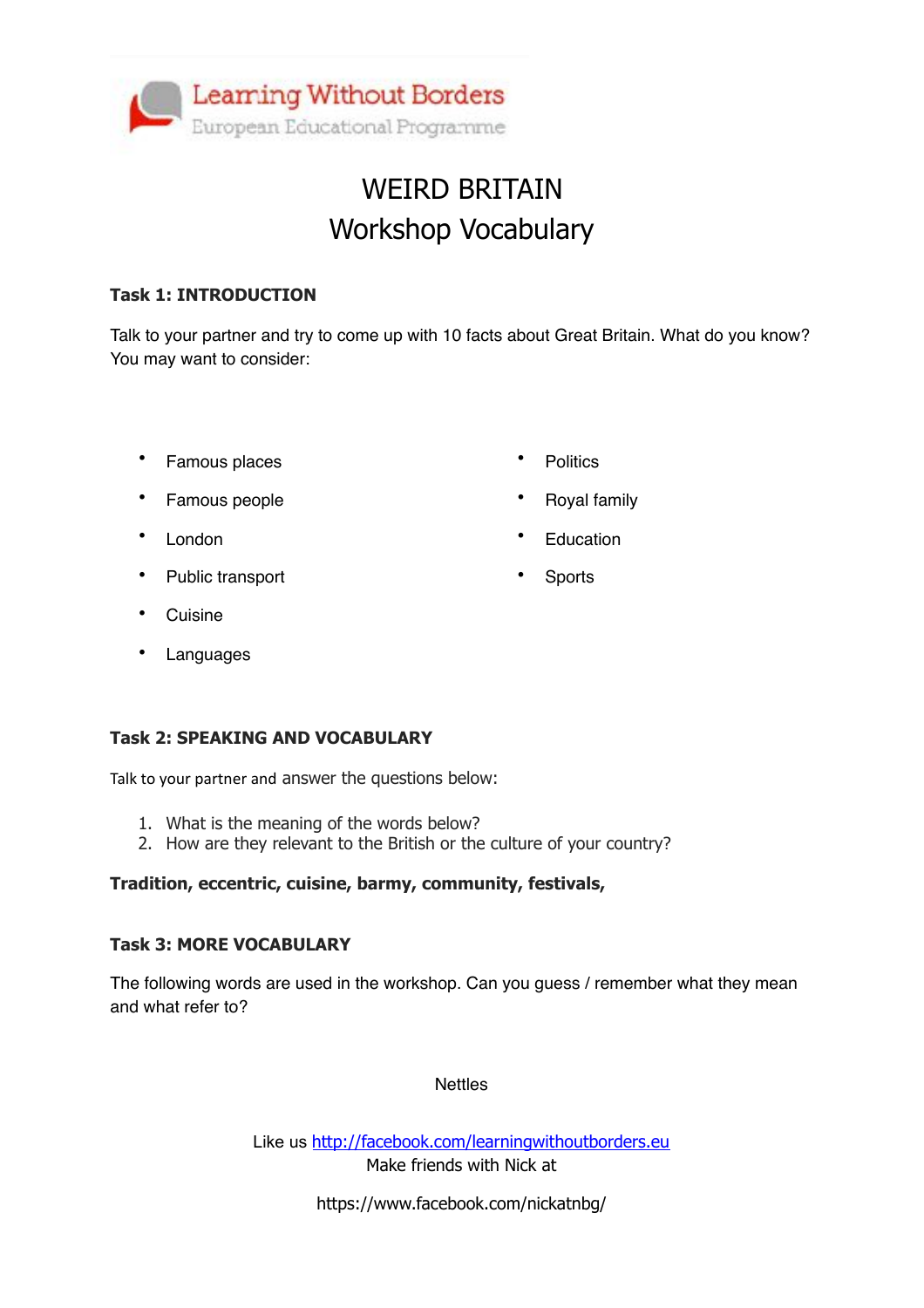

Bog Ferret Gaze Gravy

Shin

Like us <http://facebook.com/learningwithoutborders.eu> Make friends with Nick at

https://www.facebook.com/nickatnbg/